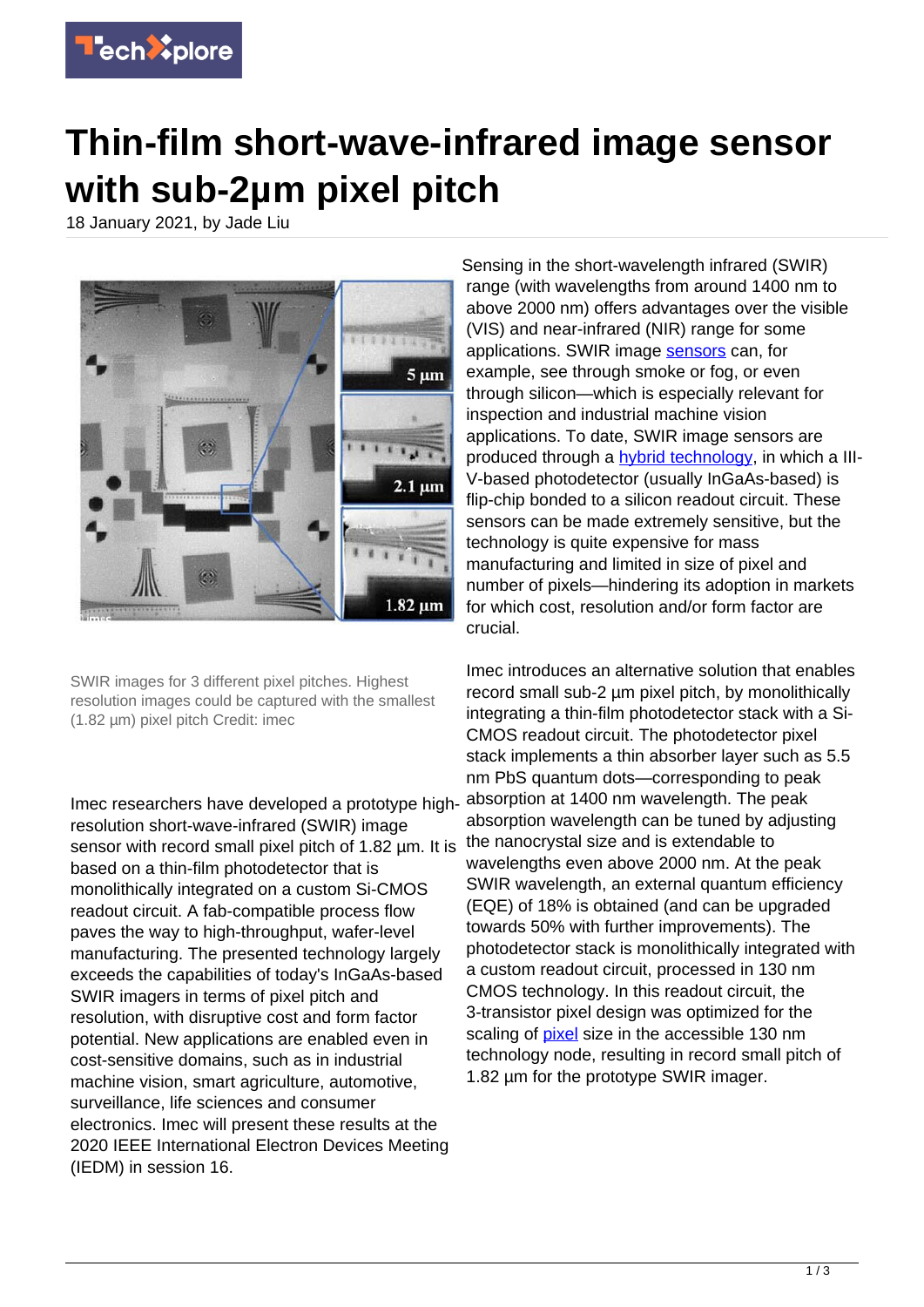

Provided by IMEC



The thin-film photodetector was monolithically integrated on a custom Si-CMOS readout circuit. Credit: imec

Pawel Malinowski, imec's thin-film imagers program manager: "With our compact, high resolution SWIR [image sensor](https://techxplore.com/tags/image+sensor/) technology, we offer our customers a path to affordable low-volume manufacturing within imec's 200 mm facility. These image sensors can be deployed in industrial machine vision (e.g. photovoltaic panel monitoring), smart agriculture (e.g. inspection and sorting), automotive, surveillance, life sciences (e.g. lens-free imaging) and many more. Due to their small form factor, they can potentially be integrated in small cameras, such as in smartphones or AR/VR glasses—with eyesafe SWIR light sources. Some of exciting future developments include increasing of the EQE (which currently is already at 50% in SWIR on test samples), reducing the sensor noise and introducing multispectral arrays with customized patterning approach."

The prototype SWIR image sensor was developed in imec's Pixel Technology Explore research program. In this activity, imec collaborates with material companies, image sensor companies, equipment suppliers and technology integrators to develop accessible innovative and customized CMOS imaging technologies.

 **More information:** See IEDM 2020 paper 16.5 Imaging in Short-Wave Infrared with 1.82 ?m Pixel Pitch Quantum Dot Image Sensor